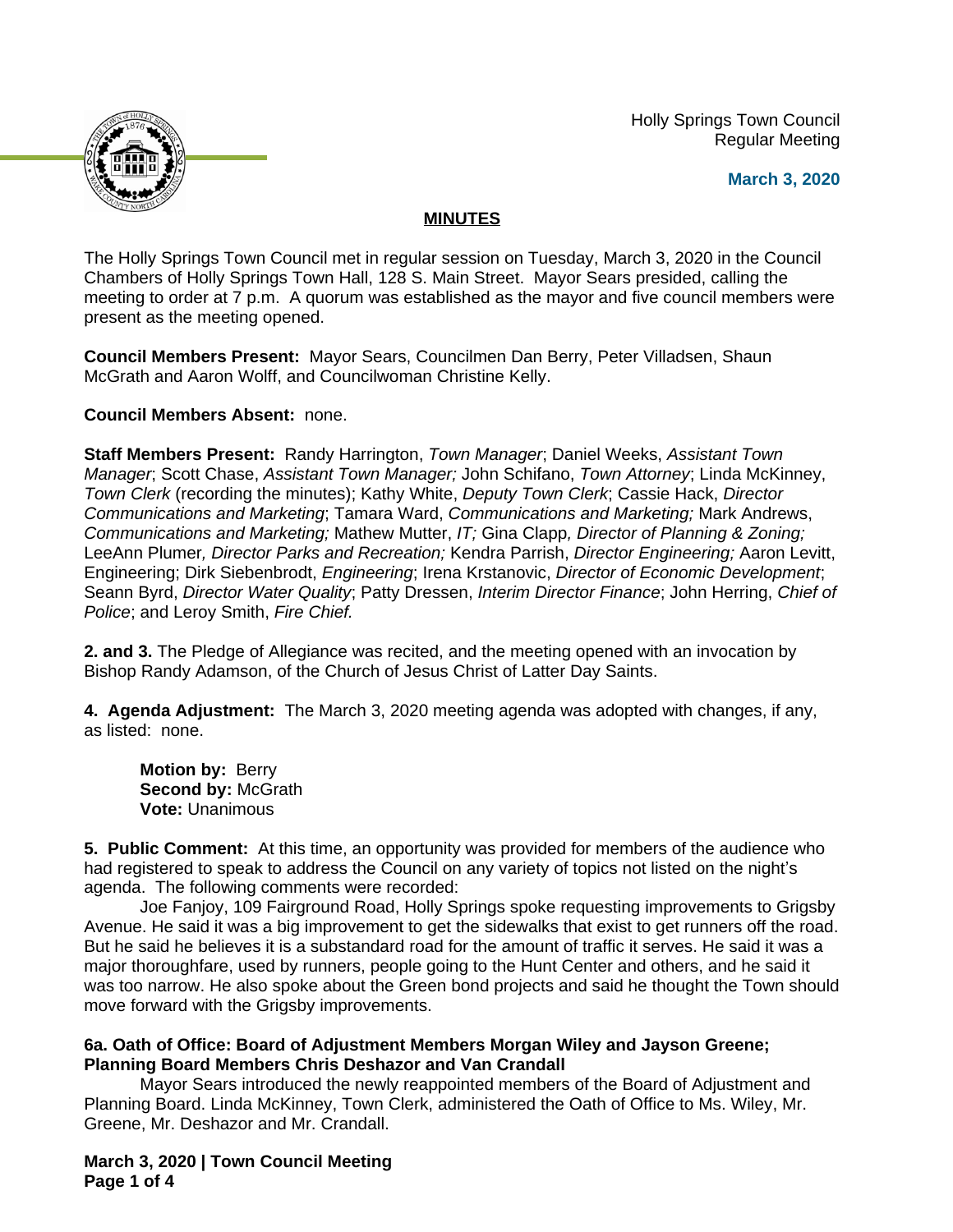# **7a. Public Hearing: Thales Academy Bond**

Kristen Kirby of McGuire Woods, LLP, counsel for Thales Academy, said that Thales Academy desires to issue bonds not to exceed \$40,000,000 of Public Finance Authority Educational Facilities Revenue Bonds, series 2020. Per 26 U.S. Code §147(f) it is necessary for the school to have a public hearing and receive approval in principle from the "governmental unit having jurisdiction over the area in which any facility, with respect to which financing is to be provided from the net proceeds of such issue, is located."

She said that the bonds will be used to refinance current debt and for capital building. She explained that this resolution creates no obligation for the Town of Holly Springs in relation to these bonds.

With that explanation completed, Mayor Sears opened the public hearing. The following input was recorded: none.

There being no input, Mayor Sears closed the public hearing.

**Action:** Motion to approve Resolution 20-06 approving in principle the issuance of bonds by Thales Academy.

**Moved by:** Kelly **2 nd by:** Berry **Vote:** Unanimous

#### **8. Consent Agenda**

The Council approved a motion to approve all items on the Consent Agenda. The motion carried following a motion by Councilman Berry, a second by Councilman Villadsen and a unanimous vote. The following actions were affected:

8a. Minutes – The Council approved minutes of the Council business meeting held February 18, 2020 and the Council retreat meeting held February 21-22, 2020.

8b. Update to Standard Unit Cost Policy – The Council approved the updated Standard Unit Cost within the existing Infrastructure/Reimbursement/Surety Unit Price Requirement Policy P-002.1. *A copy of the updated Standard Unit Costs is attached to these minutes.*

8c. Amendment to Parks and recreation Committee Ordinance – The Council approved an amendment to the Parks and Recreation Committee Ordinance 18-05, to allow officers to be elected at the second regular monthly meetings of the new fiscal year. *A copy of the Amended Ordinance is attached to these minutes.*

### **NEW BUSINESS**

#### **9a. Holly Springs Express Bus Service**

Aaron Levitt, Engineering, gave an overview of the presentation made to Council last November regarding bus service to Holly Springs. He said that Council asked at that time for other options. Staff worked with GoCary and GoTriangle, and they have drafted some other options to consider. He then introduced Eric Landfried of GoTriangle. Mr. Landfried gave an overview of the previous studies and planning efforts by Wake Transit. He said that fares to either Raleigh or RTP would be \$2.25 one way, \$4.50 round trip. He then outlined options considered by GoCary and GoTriangle for bus service to and from Holly Springs. He showed a map of Bus Routes 305 and 311, which go to Raleigh and RTP respectively, showing how the chosen route passes through the most densely populated employment centers. The original option had trips every 60 minutes during peak hours, required a transfer in Apex to get to Raleigh or RTP, and had stops at Holly Springs

# **March 3, 2020 | Town Council Meeting Page 2 of 4**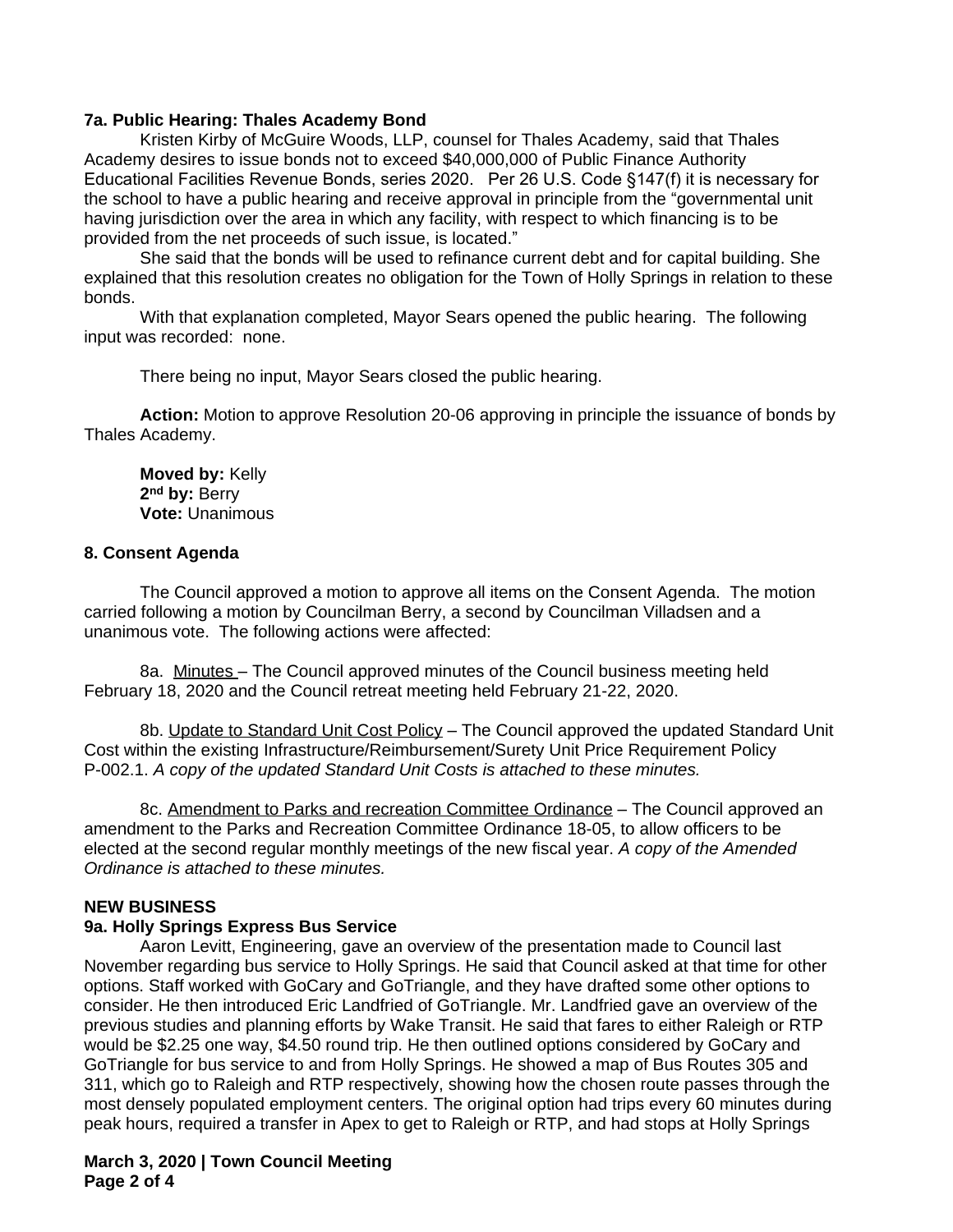Town Center and the downtown Village District, with a possible park and ride in the South Main Street area. This route would take 85 minutes from Holly Springs to Raleigh and require a transfer. Option A extends Route 305 from Apex to Holly Springs, making the trip to Raleigh a no-transfer option. Trips would be every 30 minutes during peak hours with stops at Ting Park and Holly Springs Road at Main Street. This route would take 70 minutes from Holly Springs to Raleigh. Option B would have trips every 60 minutes, have stops at Ting and Main St. at Center St. It would take 75 minutes to get to Raleigh and would not require a transfer. All three options require a transfer to go to RTP.

After discussions with staff, GoTriangle suggests a hybrid option, with the trips every 30 minutes, but stops at Main St. and Center (as well as Ting) to reach more residents who do not drive. Mr. Landfried said that the next steps will be revising the FY21 Wake Transit Work Plan by March 6<sup>th</sup>, holding public outreach events during the month of April, and taking the plan to the May 27<sup>th</sup> meeting of the GoTriangle Board of Trustees meeting for approval.

Council asked questions about how many stops would be on the route outside of Holly Springs and Mr. Landfried said that they were not set yet, but there are many employment centers along the route so it would be a local service, not express. He was asked about parking for the Village District bus stop and said that it was not a park and ride, and was meant for people who walked or biked to the bus stop. He said that the shelter at the Holly Springs Town Center would add travel time and hurt the service because of difficulties of turning left out of the center back on to Hwy 55.

Councilwoman Kelly asked why the cost was higher from Holly Springs than from Cary or Apex. Mr. Landfried said that it was because it was a regional service. There used to be separate fares for express fares and local service, but that is changing this summer. Local service within a municipality fares can be set by the municipality and can be lower, but regional service requires busses to go further from the garage, and the cost reflects that.

Mr. Landfried said that over 50% of their ridership uses the GoPass, which is an employersubsidized fare. There is also a Youth GoPass for riders under 18; NC State offers a GoPass to their students; seniors ride free; people with disabilities ride for half fare.

Councilwoman Kelly thanked Mr. Landfried for doing the extra analysis and work to come up with new routes.

Mr. Landfried said once they implement mobile ticketing, one of the benefits is fare capping. Discounts are currently provided for people who ride a certain number of times per week or month. Fare capping would implement those caps automatically once a rider has met that number of trips while paying as they go. This would be available on mobile phones, but also on Smart Cards that could be reloaded with cash for the unbanked.

Councilman McGrath asked if an analysis of parking at Ting had been done. Mr. Levitt said staff was waiting for direction from Council but doesn't think there would be many improvements needed. Councilman McGrath asked if there was an accommodation for a bus to pull over on Main Street to avoid backing up the traffic that is currently on Main Street. Mr. Levitt said there could be fewer cars on the road once we have bus service, and there were solutions that could be explored to avoid that problem. Mr. Landfried said GoTriangle would work with staff to identify a place where the bus could lay over between runs. But loading times are usually no more than 30 to 60 seconds, so the delay at the stop itself would be minimal. They will work with the Town to discover a place for layovers.

Councilwoman Kelly asked about public outreach. Mr. Landfried said it would be a combination of education and receiving feedback on what people want to see. They would like Council's blessing to bring one option forward to the public. He outlined the public outreach that GoTriangle would do in April. He also said that in order to start service in August, they need to take the plan to the GoTriangle Board of Trustees in May.

**Action:** Motion to recommend GoTriangle move forward with Hybrid of Option A and B.

**Motion by**: Villadsen

**March 3, 2020 | Town Council Meeting Page 3 of 4**